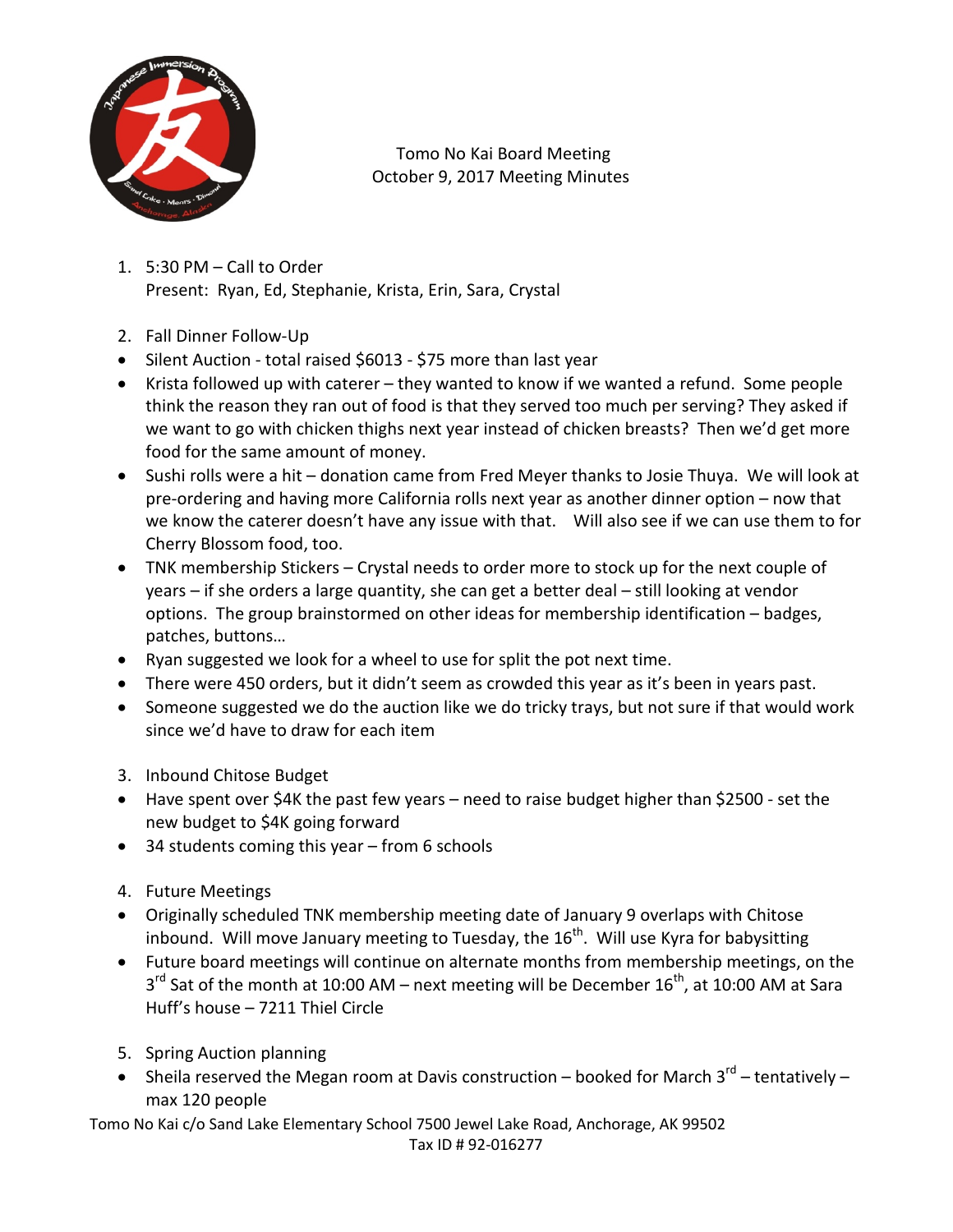- Ed suggested making the spring auction an opportunity for outbound Chitose families to raise additional funds. We could establish a certain amount raised to go to general TNK fund, and then anything above that could be divided among Chitose families. This would give Chitose families an additional opportunity to volunteer at Spring Auction and raise more money for their needs via more donations for silent auction, etc. IRS rules - each child cannot receive a certain dollar amount more than other TNK members – cannot be more than 2% of TNK gross – which works out to be approx. \$750/child (personal inurement). Ed will talk to Mr. Thompson and will plan on discussing this option with parents at the next Chitose meeting – Wed, 10/29 at Sand Lake
- Possibly provide childcare during spring auction have a church or Primrose offer childcare for parents attending the auction. Could be a fun night out for the kids, too.
- Spring Auction instead of "Spring Art Auction"? Keep the kid art, but maybe move away from calling it an art auction
- 6. Intern report
- Plan on giving a stipend directly to the interns \$150/month \$50 for food and \$100 additional per month.
- Shrestha has taken over intern responsibilities from Mrs. Kono, and Colleen is now the intern committee chair
- 7. Budget for the year
- Adding Erin to the Wells Fargo bank account need to file the biannual report and change the names on the account
- Ed provided a 5 year look-back spreadsheet has information through 2014/2015 school year. 2015/2016 school year is only budget info, not actuals. Will update with 2015/2016 info and bring to the next membership meeting.
- 8. Membership Drive
- Have 120 members, but still want to do a membership drive competition among the classes was very successful in driving up membership numbers last year.
- Erin will check the lock-box for membership info and money for Crystal during membership drive
- 9.  $6<sup>th</sup>$  grade completion ceremony
- Did not have a formal  $6<sup>th</sup>$  grade completion ceremony last year, but the  $6<sup>th</sup>$  grade class did have an event in the outdoor classroom down by Sand Lake. Maybe we could do something similar for them this year.
- 10. Adjourn

## Upcoming Events:

Intern Welcome Potluck – 10/16/18 (Sand Lake MPR) Next Tomo No Kai Meeting – **11/14/17** (Sand Lake Library 11/14) Chitose Inbound – January 8-12, 2018 Spring Auction – March 3, 2018